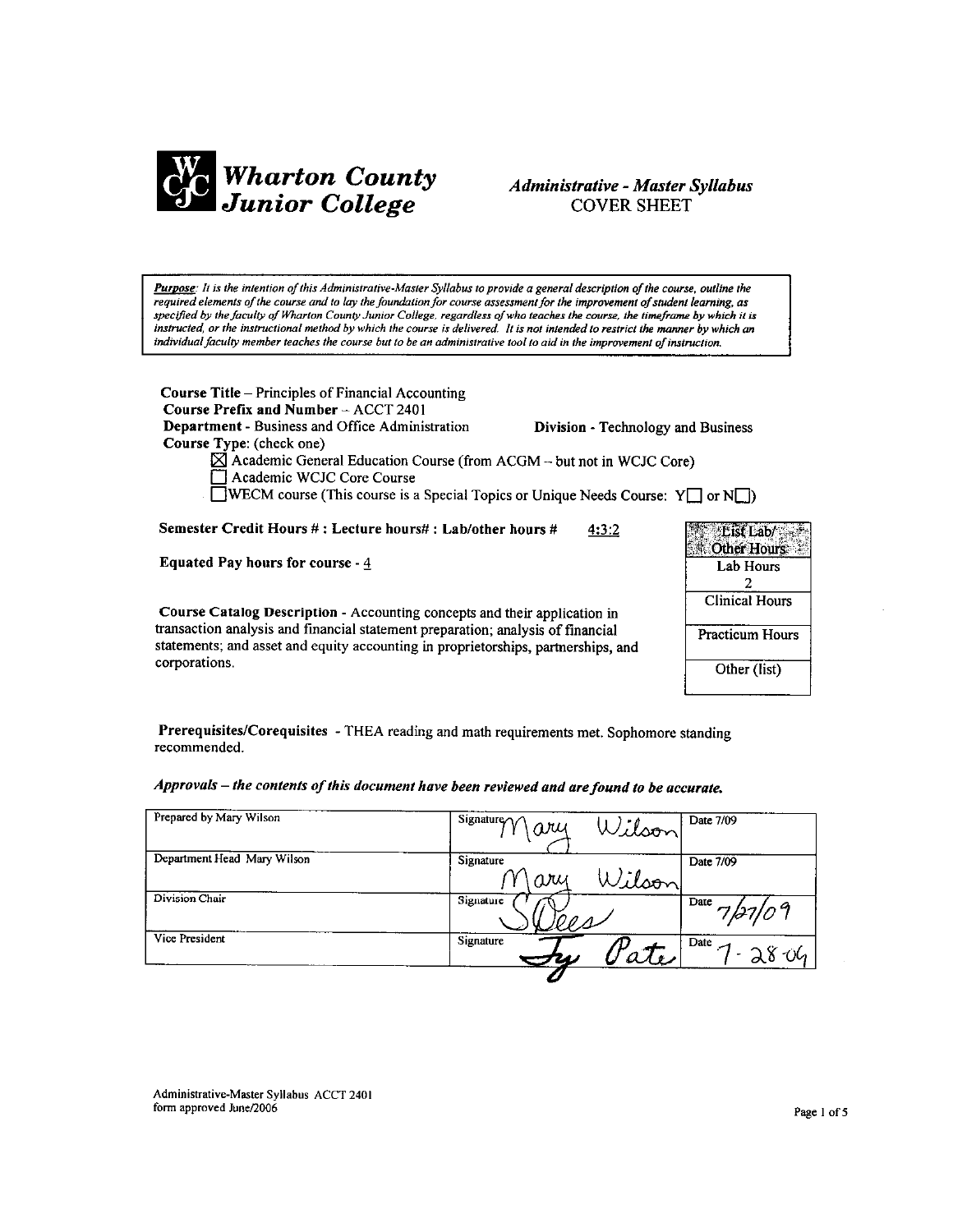

*Administrative - Master Syllabus ACCT 2401* 

**I. Topical Outline** – Each offering of this course must include the following topics (be sure to include information regarding lab, practicum, clinical or other non lecture instruction):

*Upon successful completion of this course, the student will be able to:* 

- Describe and summarize the development of accounting principles.
- Describe the characteristics of an account, illustrate posting and prepare a trial balance.
- Describe and journalize adjustments and prepare a trial balance.
- Comprehend the flow of data from the trial balance to the financial statements.
- Describe and illustrate accounting for merchandise transactions.
- Determine inventory cost user perpetual and periodic systems.
- Under the significance of the Sarbanes-Oxley Act of 2002/internal controls/accounting for cash.
- Describe the accounting for receivables and uncollectible accounts.
- Describe the accounting for fixed assets, natural resources and intangible assets.
- Describe current liabilities, payroll accounting and contingent liabilities.
- Describe the nature of the corporate organization.
- Compute earnings per share (EPS); comprehensive income and corporate income taxes.
- Compute the potential impact of long-term borrowing (bonds) on EPS.

#### **II. Course Learning Outcomes**

| <b>Course Learning Outcome</b>                                                                                                                                                                                                                              | <b>Method of Assessment</b>                                                                                                                   |
|-------------------------------------------------------------------------------------------------------------------------------------------------------------------------------------------------------------------------------------------------------------|-----------------------------------------------------------------------------------------------------------------------------------------------|
| Students will know accounting concepts and their<br>application in transaction analysis and financial<br>statement preparation; analysis of financial<br>statements; and asset and equity accounting in<br>proprietorships, partnerships, and corporations. | Ninety percent of students will correctly answer at<br>least 70% of the questions on a comprehensive,<br>standardized departmental exit exam. |

#### **III. Required Text(s), Optional Text(s) and/or Materials to be Supplied by Student.**

*Fundamental Financial & Managerial Accounting Concepts*; 1<sup>st</sup> Edition, 2007; Edmonds; McGraw Hill ISBN: 978-0-07-284600-3.

A #2 pencil for completing Scantron forms when testing and Scantron forms for completing the tests.

### **IV. Suggested Course Maximum** - 35

**V. List any specific spatial or physical requirements beyond a typical classroom required to teach the course**. A data projector is needed for the teacher to use when presenting concepts and demonstrating problems throughout the course.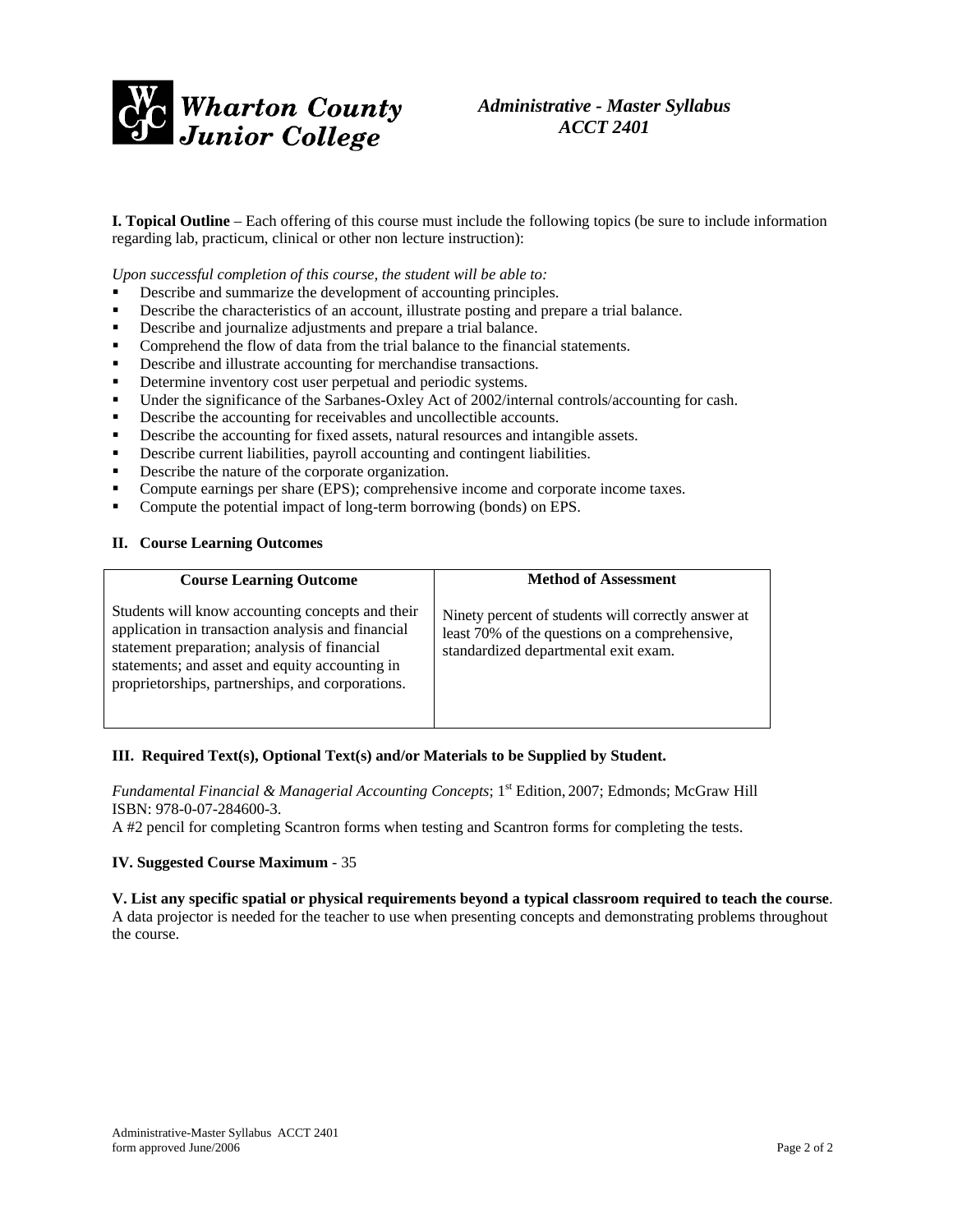**VI. Course Requirements/Grading System – Describe any course specific requirements such as research papers or reading assignments and the generalized grading format for the course**

| <b>Unit Tests</b>                | $= 65\%$ |
|----------------------------------|----------|
| Comprehensive final exam         | $= 10\%$ |
| Classroom exercises $\&$ quizzes | $= 25\%$ |

| Chapter        |                                                                                                                                                            |
|----------------|------------------------------------------------------------------------------------------------------------------------------------------------------------|
|                | Explain the role of accounting in society. Distinguish among the different                                                                                 |
|                | accounting entities involved in business events. Name and define the major                                                                                 |
|                | elements of financial statements. Describe the relationships expressed in the                                                                              |
|                | accounting equation. Record business events in general ledger accounts organized                                                                           |
|                | under an accounting equation. Explain how the historical cost and reliability                                                                              |
|                | concepts affect amounts reported in financial statements. Classify business events                                                                         |
|                | as asset source, use, or exchange transactions and use general ledger account                                                                              |
|                | information to prepare four financial statements. Record business events using a                                                                           |
|                | horizontal financial statements model. Explain the importance of ethics to the                                                                             |
|                | accounting profession. Identify three types of business organizations and some of                                                                          |
|                | the technical terms they use in their real world financial reports.                                                                                        |
| $\overline{2}$ | Record the basic accrual and deferral events in a horizontal financial statement                                                                           |
|                | model. Organize general ledger accounts under an accounting equation. Prepare                                                                              |
|                | financial statements based on accrual accounting. Describe the closing process,                                                                            |
|                | the accounting cycle, and the matching concept. Prepare a vertical financial                                                                               |
|                | statement model. Explain how business events affect financial statements over                                                                              |
|                | multiple accounting cycles. Explain how to use the price-earnings ratio and                                                                                |
|                | growth percentage analysis to assess the market value of common stock. Classify                                                                            |
|                | accounting events.                                                                                                                                         |
| 1 & 2          | TEST <sub>1</sub>                                                                                                                                          |
| 3              | Explain the fundamental concepts associated with double-entry accounting                                                                                   |
|                | systems. Describe business events using debit/credit terminology. Record                                                                                   |
|                | transactions in T-accounts. Identify the events that need adjusting entries and                                                                            |
|                | record them. Record transactions using the general journal format. Prepare and                                                                             |
|                | interpret a trial balance. State the need for and record closing entries. Analyze                                                                          |
|                | financial statements and make meaningful comparisons between companies by                                                                                  |
|                | using a debt to assets ratio, a return on assets ratio, and a return on equity ratio.                                                                      |
| 4              | Identify and explain the primary features of the perpetual inventory system.                                                                               |
|                | Record and report inventory transactions in the double-entry accounting system.                                                                            |
|                | Explain the meaning of terms used to describe transportation costs, cash                                                                                   |
|                | discounts, returns or allowances, and financing costs. Compare and contrast single                                                                         |
|                | and multi-step income statements. Show the effect of lost, damaged, or stolen                                                                              |
|                | inventory on financial statements. Use common size financial statements to                                                                                 |
|                | evaluate managerial performance. Use ratio analysis to evaluate managerial<br>performance. Identify the primary features of the periodic inventory system. |
| 3 & 4          | TEST <sub>2</sub>                                                                                                                                          |
| 5              | Explain how different inventory cost flow methods affect financial statements.                                                                             |
|                | Demonstrate the computational procedure of FIFO, LIFO, and weighted average.                                                                               |
|                | Apply the lower-of-cost-or-market rule to inventory valuation. Explain how fraud                                                                           |
|                | can be avoided through inventory control. Use the gross margin method to                                                                                   |
|                | estimate ending inventory. Explain the importance of inventory turnover to a                                                                               |
|                | company's profitability. Explain how accounting for investment securities differs                                                                          |
|                | when the securities are classified as held to maturity, trading, or available to sale.                                                                     |
| 6              | Identify the key elements of a strong system of internal control. Identify special                                                                         |
|                | internal controls for cash. Prepare a bank reconciliation. Explain the use of petty                                                                        |
|                | cash funds. Describe the auditor's role in financial reporting.                                                                                            |
| 5 & 6          | TEST <sub>3</sub>                                                                                                                                          |
|                | Explain the importance of offering credit terms to customers. Explain how the                                                                              |
|                | allowance method of accounting for uncollectible accounts affects financial                                                                                |
|                | statements. Show how the direct write-off method of accounting for uncollectible                                                                           |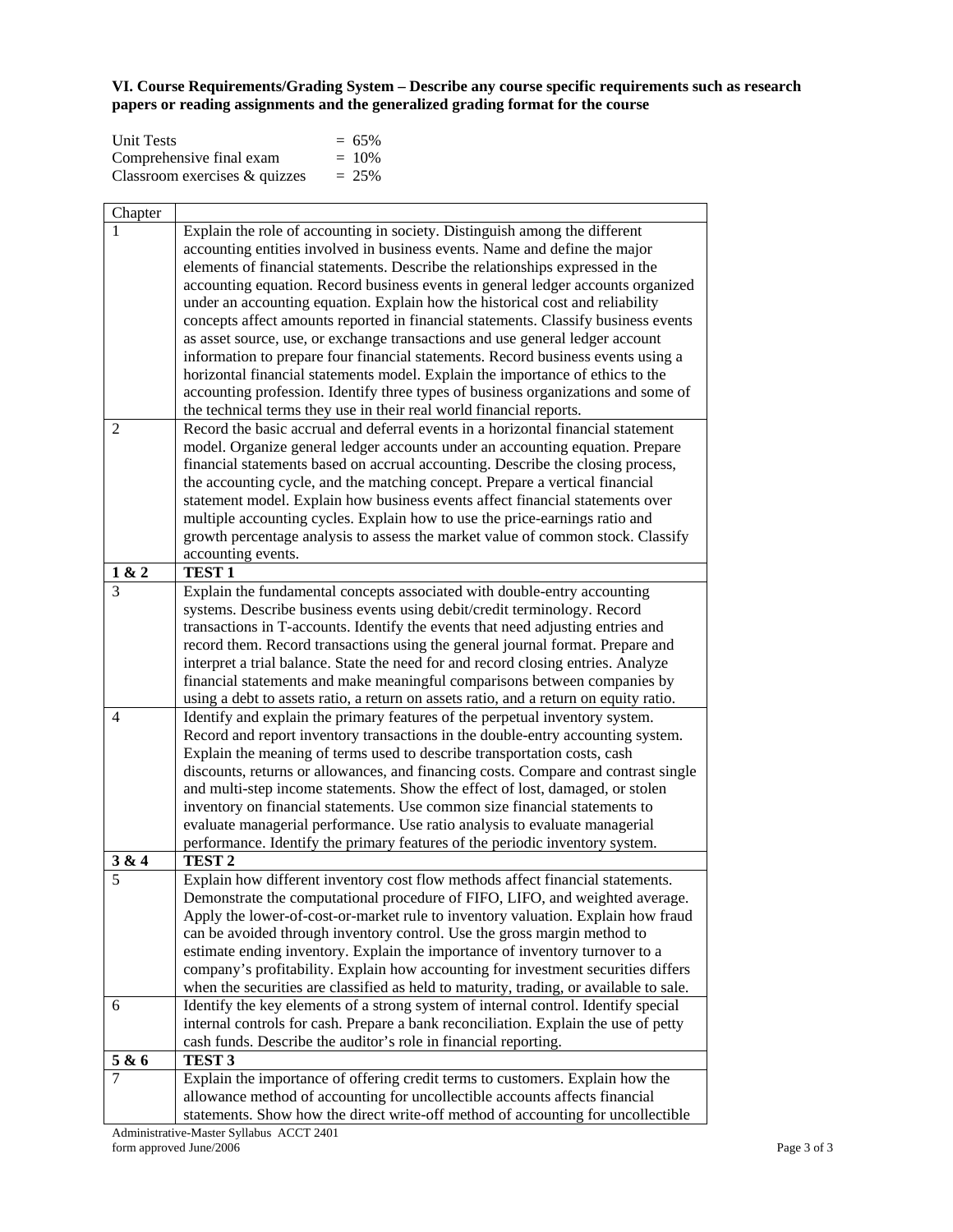|         | accounts affects financial statements. Explain how accounting for notes receivable<br>and accrued interest affects financial statements as well as how accounting for |
|---------|-----------------------------------------------------------------------------------------------------------------------------------------------------------------------|
|         | credit card sales affects financial statements.                                                                                                                       |
| 8       | Identify different types of long-term operational assets and determine the cost of                                                                                    |
|         | long-term operational assets. Explain how different depreciation methods affect                                                                                       |
|         |                                                                                                                                                                       |
|         | financial statements. Determine how gains and losses on disposals of long-term                                                                                        |
|         | operational assets affect financial statements. Identify some of the tax issues that                                                                                  |
|         | affect long-term operational assets and how revising estimates affects financial                                                                                      |
|         | statements. Explain how continuing expenditures for operational assets affect                                                                                         |
|         | financial statements. Explain how expense recognition for natural resources                                                                                           |
|         | (depletion) affects financial statements. Explain how expense recognition for                                                                                         |
|         | intangible assets (amortization) affects financial statements. Understand how                                                                                         |
|         | expense recognition choices and industry characteristics affect financial                                                                                             |
|         | performance measures.                                                                                                                                                 |
| 7 & 8   | TEST <sub>4</sub>                                                                                                                                                     |
| 9       | Show how notes payable, related interest expense sales tax liabilities, and                                                                                           |
|         | warranty obligations affect financial statements. Define contingent liabilities and                                                                                   |
|         | explain how they are reported on financial statements. Define basic terms and                                                                                         |
|         | identify common documents associated with payroll accounting and explain how                                                                                          |
|         | payroll accounting affects financial statements. Compute FICA and                                                                                                     |
|         | unemployment payroll taxes. Distinguish between current and noncurrent assets                                                                                         |
|         | and liabilities and prepare a classified balance sheet. Use the current ratio to assess                                                                               |
|         | the level of liquidity. Show how discount notes and related interest charges affect                                                                                   |
|         | financial statements.                                                                                                                                                 |
| 10      | Show how the amortization of long-term notes and how a line of credit affects                                                                                         |
|         | financial statements. Describe different types of bonds that companies issue and                                                                                      |
|         | how bond liabilities and their related interest costs affect financial statements.                                                                                    |
|         | Explain how to account for bonds and their related interest costs and why bonds                                                                                       |
|         | are issued at face value, at discount, or at premium. Explain the advantages and                                                                                      |
|         | disadvantages of debt financing and the time value of money.                                                                                                          |
| 9 & 10  | TEST <sub>5</sub>                                                                                                                                                     |
| 11      | Identify the primary characteristics of sole proprietorships, partnerships,                                                                                           |
|         | corporations and analyze financial statements to identify the different types of                                                                                      |
|         | business organizations. Explain the characteristics of major types of stock issued                                                                                    |
|         | by corporations. Explain how to account for different types of stock issued by                                                                                        |
|         | corporations including how treasury stock transactions affect a company's                                                                                             |
|         | financial statements. Explain the effects of declaring and paying cash dividends                                                                                      |
|         | and explain the effects of stock dividends and stock splits on a company's                                                                                            |
|         | financial statements. Show how the appropriation of retained earnings affects                                                                                         |
|         | financial statements. Explain some uses of accounting information in making                                                                                           |
|         | stock investment decisions. Explain accounting for not-for-profit entities and                                                                                        |
|         | governmental organizations.                                                                                                                                           |
| 12      | Identify the types of business events that are reported in the three sections of the                                                                                  |
|         | statements of cash flows. Convert account balances from accrual to cash. Use the                                                                                      |
|         | T-account method to prepare a statement of cash flow. Explain how the indirect                                                                                        |
|         | method differs from the direct method in reporting cash flow from operating                                                                                           |
|         | activities. Explain how the statement of cash flows could mislead decision makers                                                                                     |
|         | if not interpreted with care.                                                                                                                                         |
| 11 & 12 | TEST <sub>6</sub>                                                                                                                                                     |
|         | Standardized, comprehensive departmental exit exam                                                                                                                    |